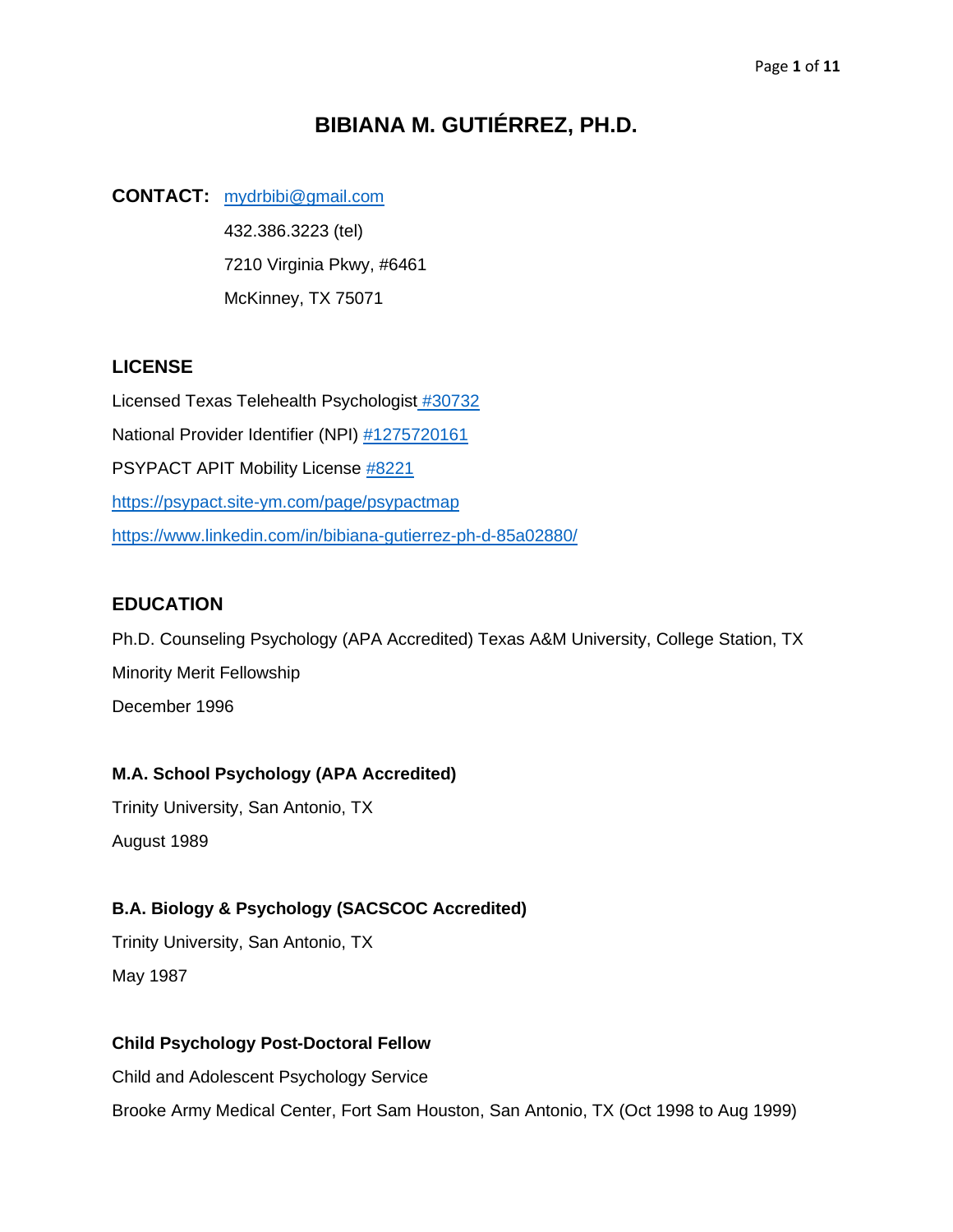## **SPECIALIZED EXPERIENCE**

#### *Spanish Language Fluency*

Experience: Conducting clinical interviews, team family evaluations, and individual psychotherapy with Spanish-speaking persons in inpatient and outpatient settings, including San Antonio State Hospital, University Hospital, university counseling centers, schools, and nursing homes; conducting psychological assessments with Spanishspeaking persons, including projective instruments as well as Spanish equivalents of some psycho-educational instruments; providing supervision to master's, doctoral and post-doctoral level counseling/psychology trainees providing psychological services to Spanish speaking clients, families, and groups.

#### *French, Conversational Fluency*

#### [NOLS Wilderness First Aid Certified,](https://www.nols.edu/en/coursefinder/courses/wilderness-first-aid-WFA/) Jun 2021.

- *EMDR Certified Therapist,* training provided by Rick Levinson, LCSW (LPC #3009/Social Work Provider #7324), Nov 2017
- *Prolonged Exposure Therapy (PE)* Full two-day advanced training for Evidence Based Psychotherapy (EBP) treatment (March 2013). Center for Deployment Psychology at University of Texas at San Antonio, San Antonio, TX.

#### *Neurosequential Model of Therapeutic™ Case-Based Training Series*

Participated in 5 series via live internet presentations (2010-2011). The Child Trauma Academy NMT Case-Based Training Series is a clinical case conference led by Dr. Bruce Perry. (NMT Case‐Based Training Series is ten 90-minute sessions; total of 15 training hours). NMT integrates core principles from neurodevelopment, developmental psychology, traumatology, and sociology to address the needs of maltreated and traumatized children. [ChildTrauma.org](file:///C:/Users/Bibiana%20Gutierrez/Documents/VITA/ChildTrauma.org)

*Management Essentials Program Certificate of Completion***,** Texas Department of State Health Services Supervisory Training (competitive selection process across Texas) Austin, TX. (Aug 2007)

## **WORK EXPERIENCE AND RELEVANT CLINICAL TRAINING**

- *Adjunct Psychology Professor*, Sul Ross State University, Alpine, TX. Sep 2021 to present. Responsible for: teaching undergraduate introductory and advanced level psychology courses and mentoring (research) students. Supervisor: Dr. Mark Saad Saka (15 hours/week)
- *Licensed Telehealth Psychologist*, Private Practice, McKinney, TX. Aug 2015 to present. Providing telehealth psychological services to the Big Bend community and authorized to Practice Interjurisdictional Telepsychology (APIT) from the PSYPACT Commission in about 25 US states. Services provided to individuals (children and teens), couples, including end of life mental health care. (30 hours/week)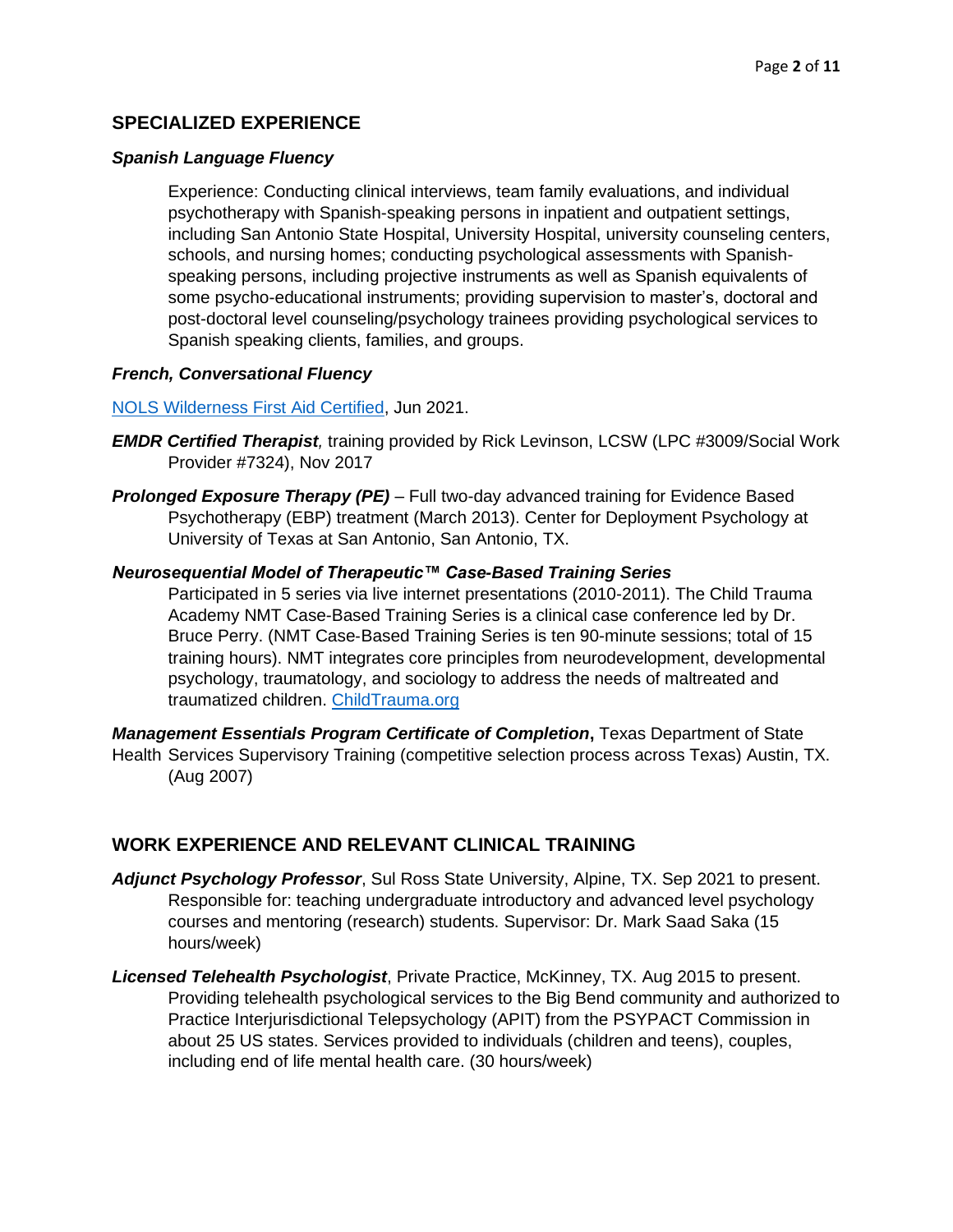- *Tenured Psychology Professor*, Sul Ross State University, Alpine, TX. Aug 2015 to Aug 2021. Responsible for: teaching undergraduate introductory and advanced level psychology courses, participating in university and community service, advising, and supporting students in completing honors program courses and McNair Scholars. Supervisor: Dr. Mark Saad Saka (40 hours/week)
- *Clinical Psychologist*, Children's Cancer and Blood Center (CCBC), Methodist Children's Hospital, San Antonio, TX. Mar 2014 to Aug 2015. Responsible for providing psychological services to the patients and family members of the CCBC outpatient clinic and inpatient services included: individual, group, family, couples, crisis intervention, psychological triage, conflict resolution/mediation, cognitive and diagnostic testing, psychoeducation for patients, families, and community. Duties also include serving as the Team Lead of Psychosocial Services, provide in-service training for staff, clinical consultation, facilitate interdisciplinary collaboration to embed and integrate psychosocial support in comprehensive services provided, referrals to the community, team/staff support, and encourage health and well-being of the organization. Provide training and supervision to 2 doctoral psychology students. Supervisor: Ms. Star Ross, Director of Nursing of CCBC. (40 hours/week)
- *Unit Psychologist,* Houston Hall: Residential Unit, San Antonio State Hospital (SASH), San Antonio, TX. Oct. 2011 to Feb 2014. Responsible for providing psychological assessment and evaluation of patients for diagnosis, treatment, and disposition planning. Direct screening and admission process for new patients to unit. Active member of the treatment team, staffing patients, and providing individual, group, and family therapy. Provide assessment and therapy via tele-medicine to patients at satellite campus in Laredo, TX. Additional responsibilities include training and supervising mental health unit staff and trainees, administrative tasks, and serving on numerous hospitalwide and community committees. Supervisors: Ms. Connie Daby, OTR, Director of Residential Services. Dr. Steven Logsdon, Director of Psychological Services and Acute Units. (40 hours/week)
- *Unit Director (2006-2009) and Psychologist (2005-2011),* Adolescent Unit, San Antonio State Hospital (SASH*),* San Antonio, TX. Sept 2005 to Oct 2011. Responsible for providing psychological assessment and evaluation of the patients for diagnosis, treatment, and disposition planning; staffing new patients, active member of treatment teams, and providing individual, group, and family therapy. Trained and supervised mental health unit staff and trainees. Responsibilities included administrative tasks in the daily running of the unit, program development and evaluation, collection of data, producing quarterly unit reports, budget management, serving on hiring committees, and serving on numerous hospital-wide and community committees. Additionally, served as Unit Liaison Administrator for Seidel Learning Center (San Antonio Independent School District (SAISD) school on SASH Campus) included development, implementation, and maintenance of behavioral programming consistent with the unit's; representative on all ARD meetings to present clinical and testing information to advocate for student patients' Individual Educational Plan (IEP). Conducted teacher orientation/in-services. Represented unit patients' needs in development of MOU's, summer programming, and school procedures and policy with SAISD. Supervisor: Mr. John Jeffers, LCSW. (50 hours/week)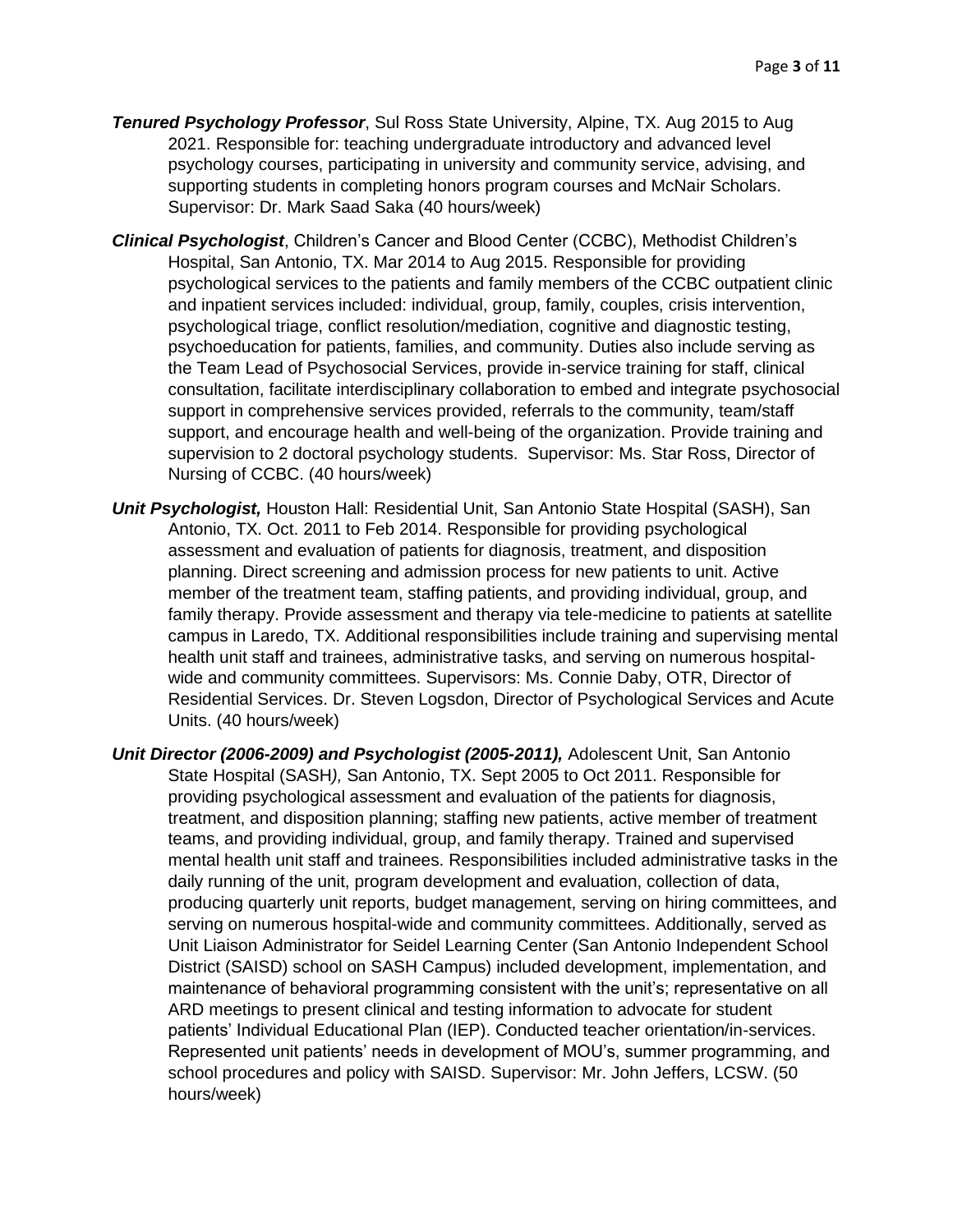### *San Antonio State Hospital: Positions Held*

*Director of Admissions Process and Training*, SASH: Houston Hall Residential Unit, clinically supervise practicum, intern, pre-doctoral, and post-doctoral behavioral health students, SASH, TX. April 2006 to Feb 2014.

Telemedicine Psychologist, used telemedicine technology to conduct assessments, therapy, and crisis intervention for adult patients at Casa Amistad, SASH Satellite Campus, SASH, TX. Sept 2006 to Feb 2014.

*Adolescent Unit Director*, SASH, TX. April 2006 to May 2009. Program Director, SASH Adolescent Unit, developed, implemented, evaluated and managed the Stay In the Game Program for the Adolescent Unit (trauma-informed, person-centered, noncoercive, behavior support and milieu treatment), SASH, TX. April 2006 to Oct 2011.

**Unit Liaison Administrator and Psychologist for Seidel Learning Center (**SAISD school on SASH Campus), SASH, TX. April 2006 to Oct 2011.

*Member, Hogg Foundation Restraint and Seclusion Reduction Leadership Advisory Group***,** Austin, TX. Served as expert advisor on how to reduce/eliminate the use of restraint and seclusion, Sept 2006 to Oct 2012.

*Member, Hogg Foundation Advisory Group, Culture Change: Advancing Trauma-Informed Care in Texas*, provided consultation and training to all Texas State Supported Living Centers and Residential Treatment Centers, Austin, TX. Feb 2011 to Feb 2012.

*Member, Child and Adolescent Consortium,* SASH, Texas state facilities providing inpatient mental health services to children and adolescents, SASH, TX. Sept 2005 to Oct 2011.

*Member, SASH Falls Risk Work Group,* developed, implemented, and evaluated interventions to reduce falls risk for all SASH patients SASH, TX. May 2006 to May 2007.

**Supervisor, Peer Recovery Specialist,** SASH, TX. May 2008 to Oct 2011.

*Member, Executive Level Committee for the management of the SAMSHA Grant STARS Program* awarded to SASH through the Hogg Foundation, SASH, TX. Sept 2007 to Sept 2010.

*Project Manager,* SASH, TX, supervised and coordinated major Adolescent Unit Transformation Project designed to increase the safety of Staff and Adolescent patients as well as increasing the ability of the Staff to support the children at the level needed. Project involved moving of staff offices, transforming more bedrooms for patients, eliminating restraint/seclusion rooms to be transformed into Comfort and/or Sensory Integration Rooms, repainting of entire unit. SASH, TX. Sept 2008 to Sept 2009.

*Project Manager,* SASH, TX, replacement of all 32 beds on Adolescent Unit to safer model (\$40,000.00). Sept 2008 to Aug 2009.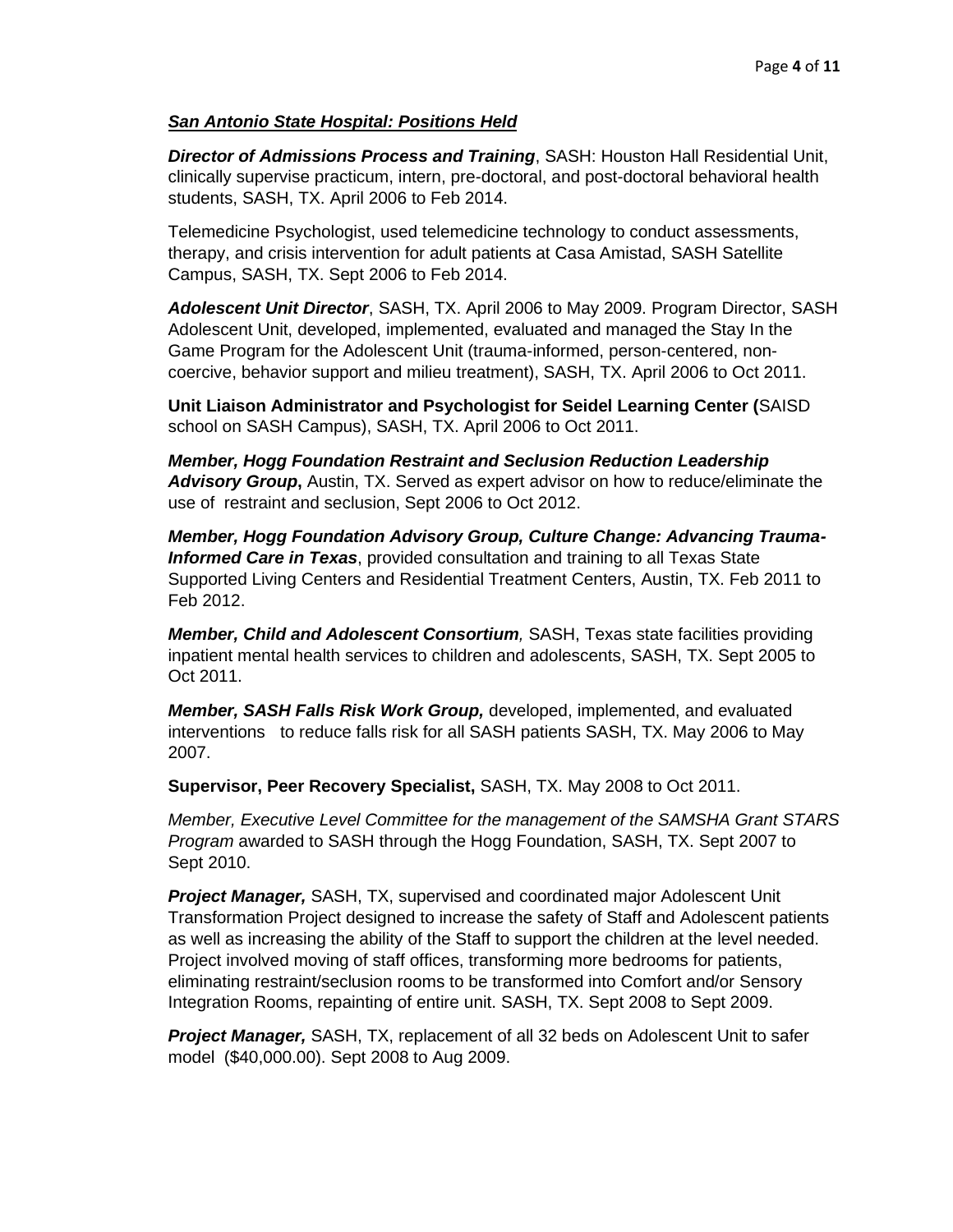*Assistant Professor*, University of Texas at San Antonio (UTSA), Department of Counseling, Education Psychology, and Adult & Higher Education, Downtown Campus, San Antonio, TX. Aug. 2002 to Aug. 2005. Responsible for teaching in the master's and doctoral counseling programs (including School Counselors), maintaining an active research agenda, serving on student and faculty selection/hiring committees, and providing service to the community including program, departmental, college, and university wide committees as well as involvement in the greater Professional community. Courses taught: Counseling Theories, Group Theory and Practice, and Counseling Practicum. Supervisor: Marcheta Evans, Ph.D., Departmental Chair. (40 hours/week)

## *UTSA: Counseling Program Positions Held*

*Community Family Life Center Manager (teaching clinic),* University of Texas at San Antonio, TX. Aug 2002 to Aug 2005.

*Clinical Community Placement Coordinator***,** Master's and Doctoral Counseling Program, University of Texas at San Antonio, TX. May 2002 to Aug 2005.

*Member, Counseling Program Assistant/Associate Professor Search Committee,*  University of Texas at San Antonio, TX. Oct. 2002 to May 2003 and Nov 2003 to April 2004.

*Member, Ad Hoc Doctoral Program Committee on Development of Admissions Standards*, University of Texas at San Antonio, TX. Dec 2003 to Aug 2004.

*Coordinator of Consultation, Collaboration with Community Partnerships in Child Welfare of the Center for the Study of Social Policy* (grant funded by the city of San Antonio), University of Texas at San Antonio, TX. Dec 2004 to Aug 2005.

*Coordinator of Consultation, Collaboration with Family Forward, Inc.* in development of Counseling Teaching Clinic and special pilot practicum opportunity, University of Texas at San Antonio, TX. Oct. 2003 to May 2004.

#### *UTSA: College Positions Held*

*Faculty Advisor, Alpha Lambda Tau Fraternity, (first gay fraternity in USA) University* of Texas at San Antonio, TX. Oct. 2003 to Aug 2005.

*Selected Faculty Research Mentor, Michigan Bridge Program,* University of Texas at San Antonio, TX. Oct 2003 to Aug 2005.

*Member, Women's Resource Center Committee*, University of Texas at San Antonio, TX. Oct. 2002 to Aug 2003.

**Secretary and Departmental Representative, College Council,** University of Texas at San Antonio, TX. May 2004 to Aug 2005.

#### *UTSA: Departmental Positions Held*

*Chair, Departmental Ad Hoc Committee on Diversity,* University of Texas at San Antonio, TX. May 2003 to Aug 2005.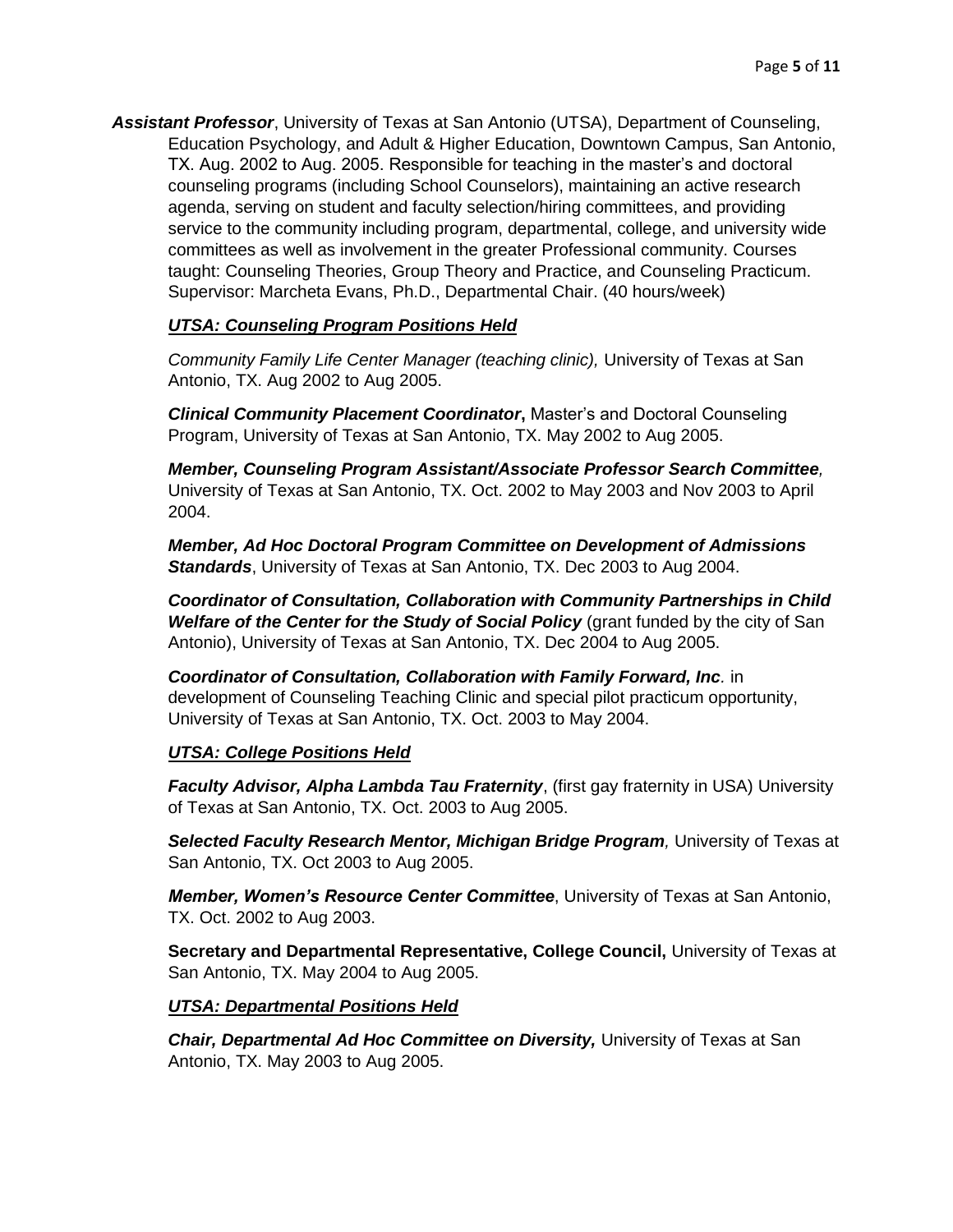*Member, Departmental Ad Hoc Committee on Faculty Mentoring and Evaluation***,** University of Texas at San Antonio, TX. October 2003 to Aug 2005.

*Library Liaison Co-Representative***,** Department of Counseling, Ed. Psych, and Adult & Higher Education, University of Texas at San Antonio, TX. Oct 2002 to Aug 2005.

*Member, Departmental Ad Hoc Travel Committee,* University of Texas at San Antonio, TX. Oct 2003 to Nov 2003.

- *Counseling Psychologist*, University of Texas at San Antonio, University Health and Counseling Services, Downtown Campus, San Antonio, TX. Aug. 1999 to Aug. 2002. Primary provider for personal and career counseling to students at the satellite Downtown Campus, including individual, couples, group, crisis intervention, developmental outreach programming, and consultation (students, faculty, and staff). Also conducted learning disability screenings and assessments. Administrative duties included managing the Counseling Services office at the Downtown satellite campus. Actively participate in the training program for practicum, pre-doctoral, and post-doctoral psychology and counseling trainees. Served as clinical supervisor and supervisor of supervision for post-doctoral residents. Provided training for trainees and professional inservice training. Provided consultation to faculty and staff, and Judicial Affairs on disciplinary issues. Supervisor: Kathleen Glash, Ph.D. (40 hours/week)
- *Child Psychology Fellow,* Child and Adolescent Psychology Service, Brooke Army Medical Center (now known as San Antonio Military Medical Center (SAMMC)), Fort Sam Houston, San Antonio, TX. Oct 1998 to Aug 1999. Provided child and adolescent, family, and group therapy to military personnel and their families. Member of Developmental and Eating Disorders Multidisciplinary Teams which included conducting intakes and psychological assessments. Conducted comprehensive psycho-educational assessments. Participated in training seminars (Rorschach and other teaching modules). Supervisor: Susan C. Mengden, Ph.D. (60 hours/week)
- *Psychotherapist, University of Texas at San Antonio*, Counseling Center, San Antonio, TX. Dec 1997 to March 1998. Provided personal and career counseling to students, including individual, couples, group, crisis intervention, on call duty, developmental outreach programming, and consultation. Also conducted learning disability screenings and assessments. Spear headed establishment of satellite counseling center office at the Downtown Campus. Supervised conduction of the National Eating Disorders Screening Day. Established and conducted Academic Success Support Groups as part of a university-wide program to increase retention. Supervisor: Kathy Glash, Ph.D. (40 hours/week)
- *Child and Family Therapist, San Antonio Police Department*, Victim's Advocacy Counseling Services, San Antonio, TX. Aug. 1997 to Oct. 1997 (short-term, contract position). Provided child, adolescent, adult, family, and group therapy to victims of violent crime (domestic abuse, sexual abuse, assault, murder). Supervisor: Kelly Shannon, Ph.D. (20 hours/week)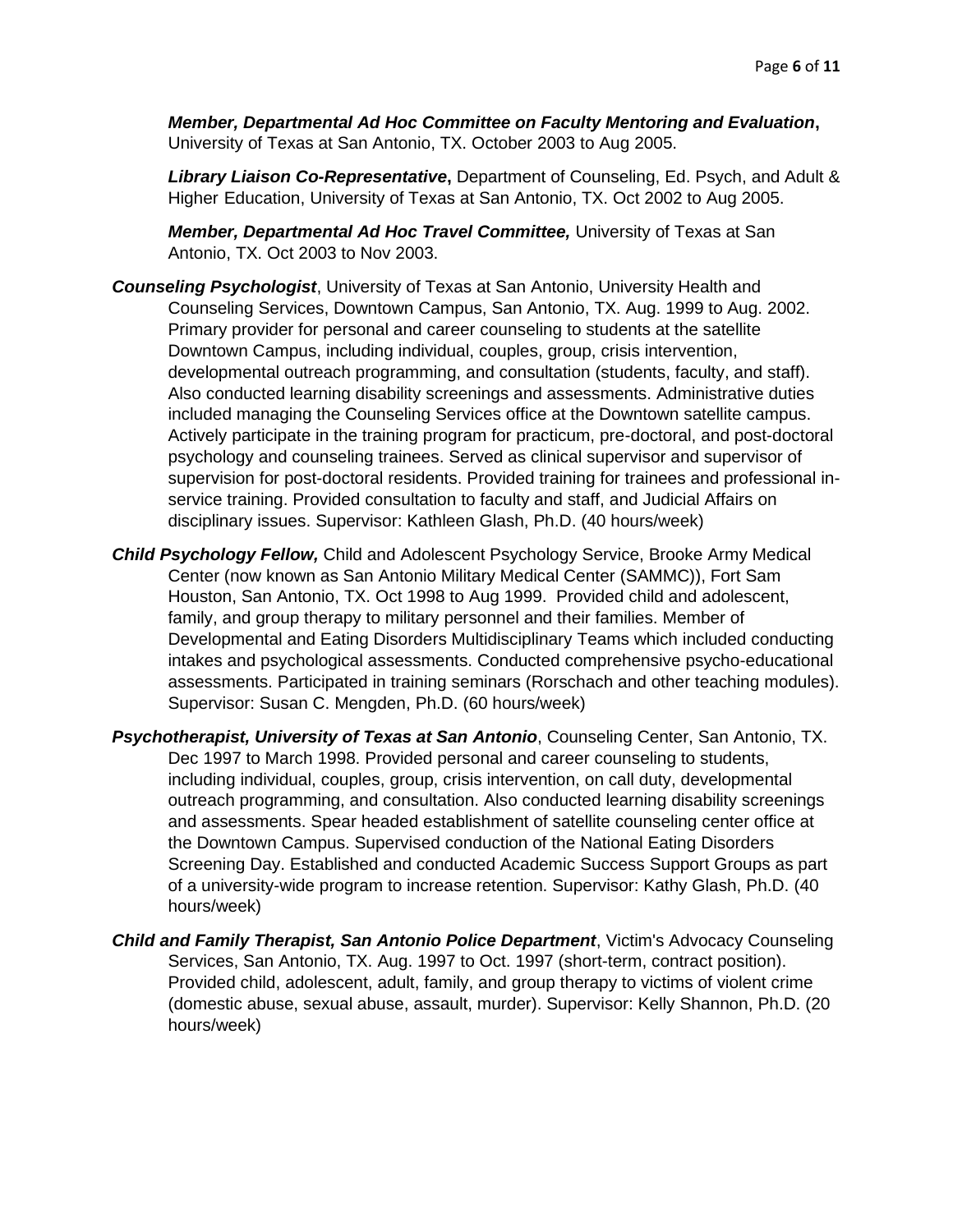- *Child and Adolescent Group Therapist*, San Antonio Police Department, Victim's Advocacy Counseling Services, (contract position funded by a grant) San Antonio, TX. April 1996 to Jan. 1997. Conducted groups for children and adolescents who were sexually abused or experienced domestic violence. Supervisor: Michael McMains, Ph.D. (20 hours/week)
- *Psychotherapist,* St. Mary's University Counseling and Testing Center, San Antonio, TX. Sept. 1993 to Aug. 1995. Provided personal, career, and academic counseling to students, faculty, and staff of the university community, including individual, couples, crisis intervention, on call duty, and consultation to faculty and staff. Served on variety of campus committees (MLK Celebration, Paraprofessional Supervisors, Recycling Program, Wellness, and others) and provided educational/ developmental programming to the campus, including supervising the Peer Education Program. Presented informational sessions and ran groups during bi-yearly freshman orientation for parents and students. Supervisors: Dixie Van Eynde, Ed.D. (40 hours/week)
- *Clinical Psychology Resident,* **University of Texas Health Science Center at San Antonio (***APA Approved),* San Antonio, TX. Sept. 1992 to Aug. 1993. Rotations: Southwest Mental Health Center (now known as Clarity Hospital), Child Inpatient. Supervisors: Wayne Ehrisman, Ph.D., Claudio Cepeda, M.D., Dan Lopez, Ph.D.

#### *Clinical Rotations:*

*San Antonio State Hospital***,** Adult Inpatient. Supervisor: Raul Martinez, Ph.D. Community Guidance Center, Child and Family Outpatient. Supervisors: Jim Stedman, Ph.D., Alice Narvaez, Ph.D.

*University of Texas Health Science Center, Psychiatry Department, Psychotherapy Service***.** Supervisor: Joe Kobos, Ph.D.

*University Hospital, Downtown***.** Supervisor: Ray Costello, Ph.D.

*UT Health Science Center Counseling Service.* Supervisors: Joe Kobos, Ph.D., Debra Morrow, Ph.D.

*University Hospital, Medical Center.* Supervisor: Ray Costello, Ph.D. (60 hours/week)

- *Assessment and Diagnosis, school psychology practicum*, Trinity University, San Antonio, TX. May 1989 to Aug 1989. Assessed child and adolescent patients at Southwest Mental Health Center (now known as Clarity Hospital), San Antonio, TX, referred for psycho-educational evaluations. Supervisor: Sandra Olsson, Ph.D. (20 hours/week)
- *Assessment and Diagnosis, school psychology practicum*, Trinity University, San Antonio, TX. Sept. 1988 to Dec 1988. Assessed students referred for psycho-educational evaluations and conducted test interpretations for their parents for the Northeast Independent School District, San Antonio, TX. Supervisor: Murray Worsham, Ph.D. (20 hours/week)
- *Program Counselor, Upward Bound,* Trinity University, San Antonio, TX. Sept. 1988 to May 1989. Assisted in the maintenance of a program for first generation, college- bound, lowincome junior and senior high school students (predominantly Hispanic). (20 hours/week)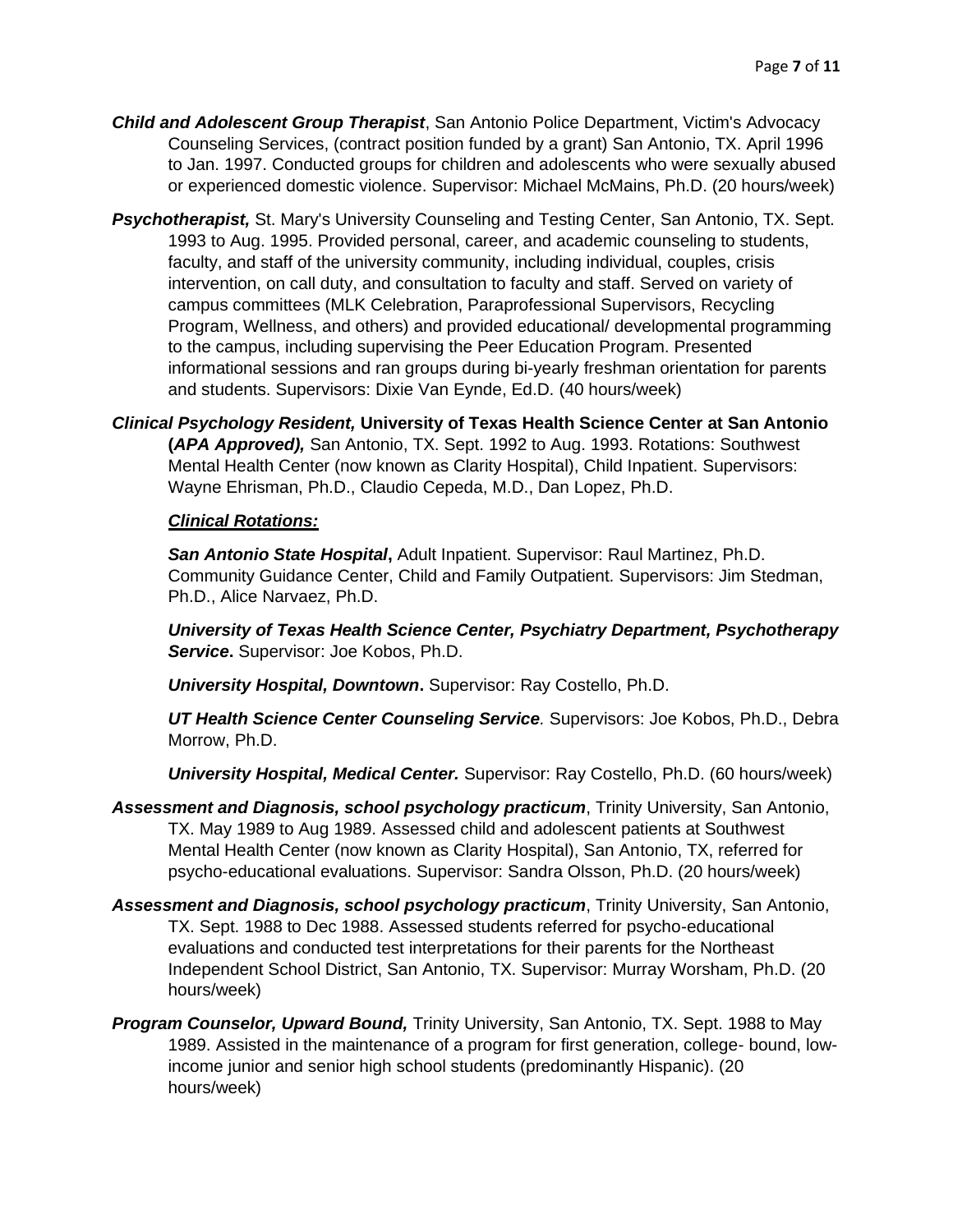- *Instructor, Upward Bound,* Trinity University, San Antonio, TX. June to July 1988. Taught science to at-risk junior and senior high school students and conducted personal awareness groups for students to facilitate personal growth and values clarification. (20 hours/week)
- *Teacher's Assistant,* Fort Sam Houston Independent School District, Trinity University Alternative Campus, San Antonio, TX. Aug 1987 to June 1988. Assisted special education teacher teaching emotionally disturbed students. (20 hours/week)
- *Instructor, Motor Learning and Behavior Laboratory*, Trinity University, San Antonio, TX. May 1987 to Sept 1987. Instructed motor-delayed children to improve their fine and gross motor skills, as well as self-esteem. (20 hours/week)

## **PRESENTATIONS**

- *Gutiérrez, B.* (March 2013). Mental Health of Lesbian, Gay, Bisexual, and Transgender Children and Youth. Presented at Houston and Los Fresnos for the Department of Health and Human Services, Office of Refugee Resettlement as part of a national effort to educate and sensitize those coming in contact with unaccompanied, undocumented youth. [\(www.heartlandalliance.org/international\)](http://www.heartlandalliance.org/international)
- *Gutiérrez, B.,* (March 2008). Transforming Mental Health Culture: Our Journey. Presented at the 2008 Texas Nursing Association Conference, San Antonio, TX.
- *Gutiérrez, B.,* (March 2008). Transforming Mental Health Culture: Our Journey. Presented at the 2008 Texas Nursing Association Conference, San Antonio, TX.
- Balsam, K. F., Plummer, M., Fieland, K., *Gutiérrez, B.,* & Yoshimoto, D. (2005, Aug). Minority stress among LGBT people of color: A qualitative investigation. In K.F. Balsam (Chair), Multiple Oppressions: New Directions in Research with Diverse LGBT Populations. Symposium conducted at the 2005Annual Convention of the American Psychological Association, Washington, D. C.
- *Gutiérrez, B.* & Davis, C. L. (2005, March). Catalyzing community transformation: A model from the queer community. Paper presented at the First Annual International Globalization, Diversity, and Education Conference, Pullman, WA.
- *Gutiérrez, B.* & Davis, C. L. (2004). A contextual approach to understanding gay, lesbian, bisexual, and transgender identity formation of individuals and communities. Paper presented at the American Counseling Association. Atlanta, GA. April 2005.
- *Gutiérrez, B.* a& Davis, C. L. (2004). Lesbian relationships: Products of complexity and struggle. Paper presented at the American Counseling Association. Atlanta, GA. April 2005.
- Valadez, A. A., *Gutiérrez, B.,* Evans, M. & Vries-Kell (2004). Designing and proposing a doctoral program in counselor education and supervision: A reflective case study examining processes, politics, and ways to avoid pitfalls and roadblocks. American Counseling Association. Kansas City, MO, April 2004.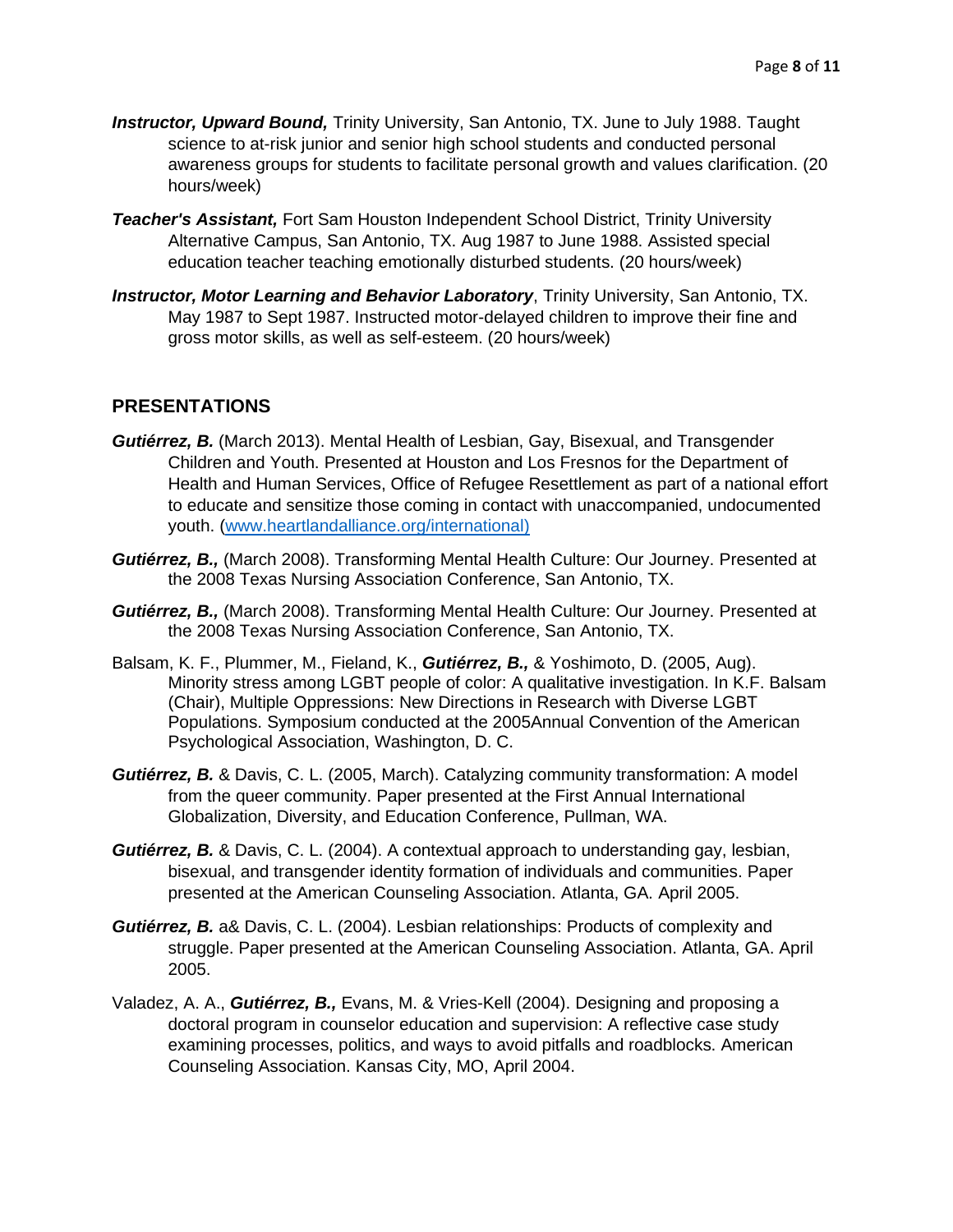- *Gutiérrez, B. (*2003). Clinical issues working with gay, lesbian, bisexual, transgender, and intersex clients. In-service training (2.5 hours) presented to the San Antonio Center for Healthcare Services, San Antonio, TX.
- *Gutiérrez, B.* (2003). Clinical issues working with dual diagnosis gay, lesbian, bisexual, transgender, and intersex clients. In-service training presented to Telecare, San Antonio, TX.
- *Gutiérrez, B.* & Robinson, D. T. (2003). Race and sex influences on diversity attitudes. American Psychological Society, May, Atlanta, Georgia, 2003.
- *Gutiérrez, B.* & Robinson, D. T. (2003). Impostor Phenomena: Differentiation, Race, and Sex. American Psychological Association, Toronto, Canada, Aug 2003.
- *Gutiérrez, B.* (1997). Reported life experiences that influence psychologist's multicultural competency. Paper presented at the 1997 American Psychological Association Annual Convention, Chicago, IL.
- **Gutiérrez, B.** & Reinhardt, B. (1992). Healing homophobia: A model for helpers. Paper presented at the Texas Psychological Association 5th Annual Meeting, Dallas, TX.
- *Gutiérrez, B.* & Reinhardt, B. (1991). A continuum of intervention strategies for male batterers based on typologies. Paper presented at the Texas Psychological Association 4th Annual Meeting, San Antonio, TX.

# *PUBLICATIONS AND THESES*

- *Gutiérrez, B.* & Holder, R. (July 30, 2015). A Qualitative Case Study of Resiliency and Post Traumatic Growth in a Military Family Coping with a Non-Malignant Disorder and Hematopoietic Stem Cell Transplant: Development of a Framework for Assessment and Intervention.
- Valadez, A. A., Lumadue, C., *Gutiérrez, B.,* & Vries-Kell, S. (2003). Family Caregivers of Impoverished Mexican American Elderly Women: The Perceived Impact of Adult Day Care Centers. Families in society, Special issue: Social work with older adults, July – Sept 2005.
- *Gutiérrez, B.* (2003). Coming out. Book chapter in L. Golden (Ed.) Case studies in marriage and family therapy, 2nd ed. Columbus, OH: Prentice-Hall.
- *Gutiérrez, B.* (1996). Reported experiences which influence psychologists' degree of multicultural competency. (Doctoral dissertation, Texas A&M University, 1996)). Dissertation Abstracts Internationa1, 58(1), 96. (UMI No. 9718359).
- *Gutiérrez, B. (*1989). Notes on Sheidlinger. Connections, Winter, 6-7. Available from the San Antonio Group Psychotherapy Society, San Antonio, TX.
- **Gutiérrez, B.** (1989). The Goodwill study: Activity group therapy with deaf blind, mentally retarded adults and changes in interpersonal behaviors. Unpublished master's thesis, Trinity University, San Antonio, TX.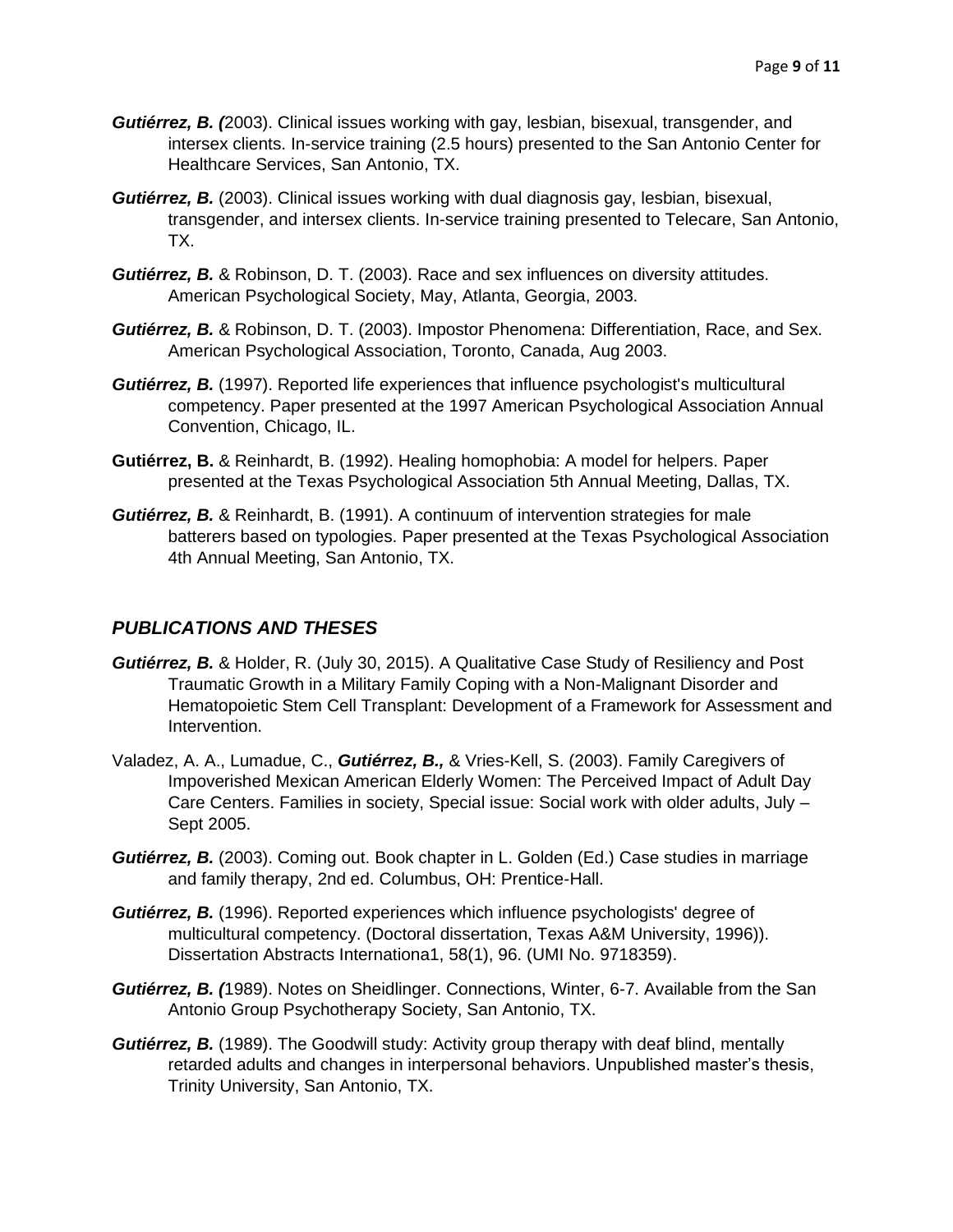*Gutiérrez, B.* (1987). Differences between children with low fine and gross motor skills and those with high fine and gross motor skills on three tests of psychomotor performance. Unpublished bachelor's thesis, Trinity University, San Antonio, TX.

## **GRANTS**

- *Gutiérrez, B.* & Evans, M. (March 2003). Funds for staffing and materials for Counseling Clinic. College of Education and Human Development Field Experience Mini-Grant, University of Texas at San Antonio. Partially funded for \$313.00 for materials.
- Valadez, A. A. & *Gutiérrez, B.* (Feb. 2003). Mini grant: Exploring the lived experience of Mexican American Hispanic elderly women who attend Adult Day Care Centers. Funded Grant from the College of Education and Human Development, University of Texas at San Antonio (\$1,000.00).
- *Gutiérrez, B.,* Robinson, D. T., & Schwartz, J. P. (Oct. 2002). Multicultural Counseling Training in Counselor Education and Counseling Psychology Training Programs: A National Survey. Funded University of Texas at San Antonio Faculty Research Grant (\$5,000.00).

## **THESIS/ DISSERTATION COMMITTEES**

- *Outside Member, Dissertation Committee*, Latino family's resiliency during the coming out process for gay men. Keith Franklin. St. Mary's University, San Antonio, TX. In final revision. Aug 2015.
- *Chair, Master's Thesis Committee*, Schizophrenia from a religious/cultural perspective, Steven Siaji. University of Texas at San Antonio, San Antonio, TX. Committee members: Dr. Ray Padilla and Dr. Josue Gonzalez. Aug 2005.
- *Chair, Master's Thesis Committee*, Body image of Latina college students, Eloisa Rueda, University of Texas at San Antonio, San Antonio, TX. Committee Members: Dr. Marcheta Evans and Dr. Larry Golden. May 2004.
- *Outside Member, Dissertation Committee*, Lesbian spirituality, Melanie Monk. St. Mary's University, San Antonio, TX. Dr. Albert Valadez and Dr. Larry Golden. Dec 2004.

## **COMMUNITY SERVICE**

- *Pro Bono Services, Private Practice*, for clients who would not otherwise have access to psychological services, including military veterans, Alpine, TX. Sep 2015 to present.
- *Member, Colormate Racing Team*, Volunteer and Member of DORBA (Dallas Off-Road Bicycle Association), trail maintenance, McKinney, TX 75071. July 2020 to present.
- *Board Member, Parks Advisory Ward 5*, Alpine TX. Jan 2020 to April 2020.
- *Board Member, Secretary*, Compadres del Rancho Grande, Friends' group of Big Bend Ranch State Park, Lajitas, TX. Dec 2017 to Aug 2020.